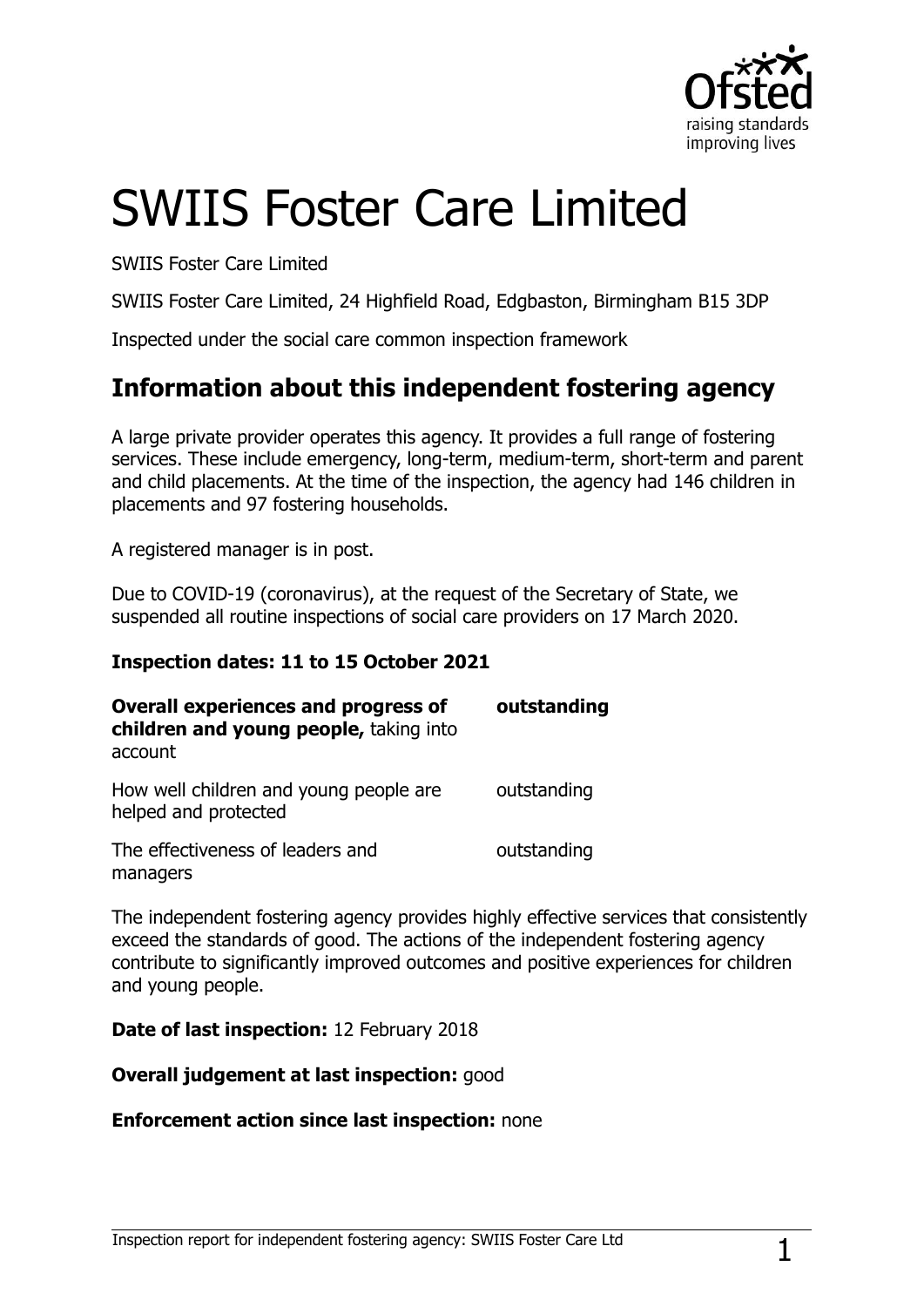

# **Inspection judgements**

#### **Overall experiences and progress of children and young people: outstanding**

The agency is committed to providing opportunities for children to achieve excellent outcomes. The practice throughout the agency is outstanding, and this helps to significantly enhance the quality of children's lives.

Matching processes carefully consider children's needs with foster carers' skills. This means that most children are settled and enjoy long-term permanent care. The number of unplanned placement endings for children is low, and foster carer retention is high. Specialist advisers support foster carers with children's health, education and behavioural needs. This has a positive impact on placement stability and outcomes for children.

Children have positive experiences of living with their fostering families. Some children have lived with their foster families for many years, providing them with stability and a sense of safety and belonging. As a result, children make unquestionable and sustained progress.

Foster carers are committed and enthusiastic about caring for children and are proud of the achievements that children make. Foster carers go above and beyond to provide excellent care to children. One foster family identified that a child they were looking after was significantly behind in their educational achievements. The foster carers acted as good advocates for the child to ensure that they received all the support that they needed. The child is now having appropriate assessments, speech and language support, medical tests to rule out any conditions, and an education, health and care plan is being implemented.

The agency provides effective educational support. For those children who are at risk of being excluded from school, the agency has put in place plans to overcome any difficulties that are contributing to this. As a result, children's exclusions from school are significantly lower than the national average.

Foster carers encourage the children to take part in new experiences. Children access activities suited to their interests and hobbies, such as dance clubs, cadets, and swimming. Children can go on holidays. For some, this is the first time they have left the country and been on a plane. One child was not able to go on a planned holiday with their foster family due to the late return of their passport. When the passport did arrive, the carers booked another holiday to the same destination, so that the child did not feel like they had missed out.

Children get to see and keep in touch with family members and others who are significant to them. The agency, and carers, advocate for children to see their families, and they challenge the local authority if there is a delay in this being arranged.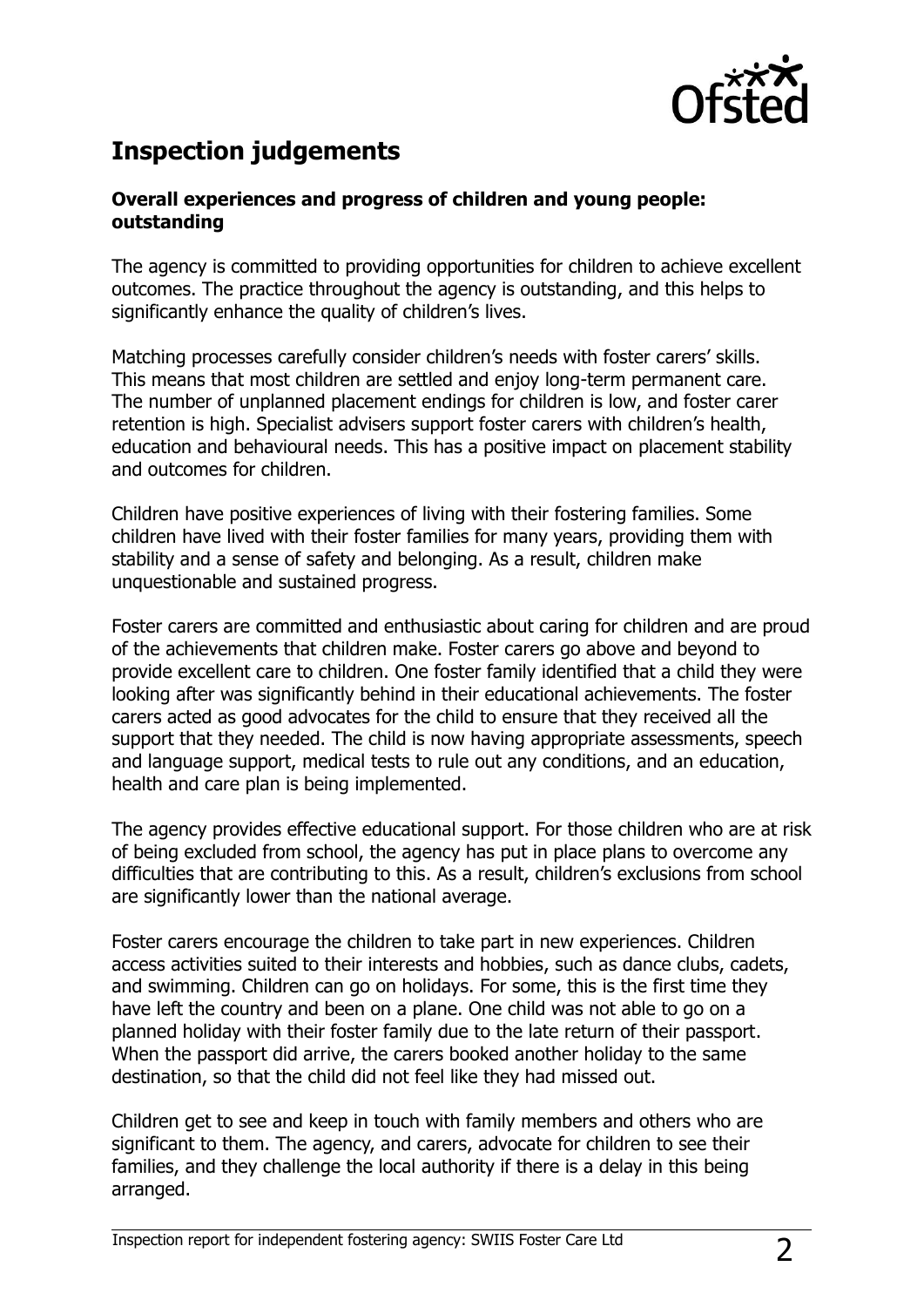

Supervising social workers take time to get to know the children and offer consistent support to foster carers. The out of hours service is proactive in offering additional support when needed. Foster carers were overwhelmingly positive about their supervising social workers and the excellent support they receive.

The participation workers at the agency are fantastic in their ability to engage children and add value to children's lives. They give children a safe space to share their feelings, they help children build new friendships with peers, and they support their emotional well-being.

The agency promotes inclusion and equality. For example, work has been completed with staff, panel members and foster carers to develop their understanding of racism and discrimination and how children are impacted by this. This was described by staff as having a significant improvement on their understanding of racism. Children have opportunities to develop their understanding of their own and other cultures, for example through the agency's book club, which celebrates diversity via the books children read. The agency has a support group to offer carers, in which they can share their experience of being gay or lesbian in a fostering community and explore if the agency can do more to meet any specific needs.

New foster carers receive good quality of their preparation for the role and the support they receive from the agency. This includes them attending a carers' support group and having a buddy who can offer them guidance and support at different stages of their fostering journey. It is testament to the agency that a significant proportion of new foster carer approvals come from referrals from existing carers.

The agency's response to the COVID-19 restrictions was excellent. The children's participation team kept children engaged with daily virtual activities and competitions, foster carer training moved to webinars online, every foster carer and child was contacted weekly, and an online portal was developed to keep foster carers engaged with the agency.

#### **How well children and young people are helped and protected: outstanding**

The agency has a strong safeguarding culture. Allegations and complaints are meticulously investigated, with input from the local authority as required. The registered manager is responsive to emerging practice concerns and potential safeguarding issues. She is open and transparent and uses a multi-disciplinary approach when assessing risk. This ensures that everyone has a shared responsibility in decision-making and keeping children safe.

The agency's ability to learn from child safeguarding practice reviews is excellent. For example, after one such review, the agency implemented a plan in which a health adviser will visit all foster carer homes prior to any child under 12 months old moving in. The health advisor reviews equipment and ensures that safe sleeping arrangements are in place.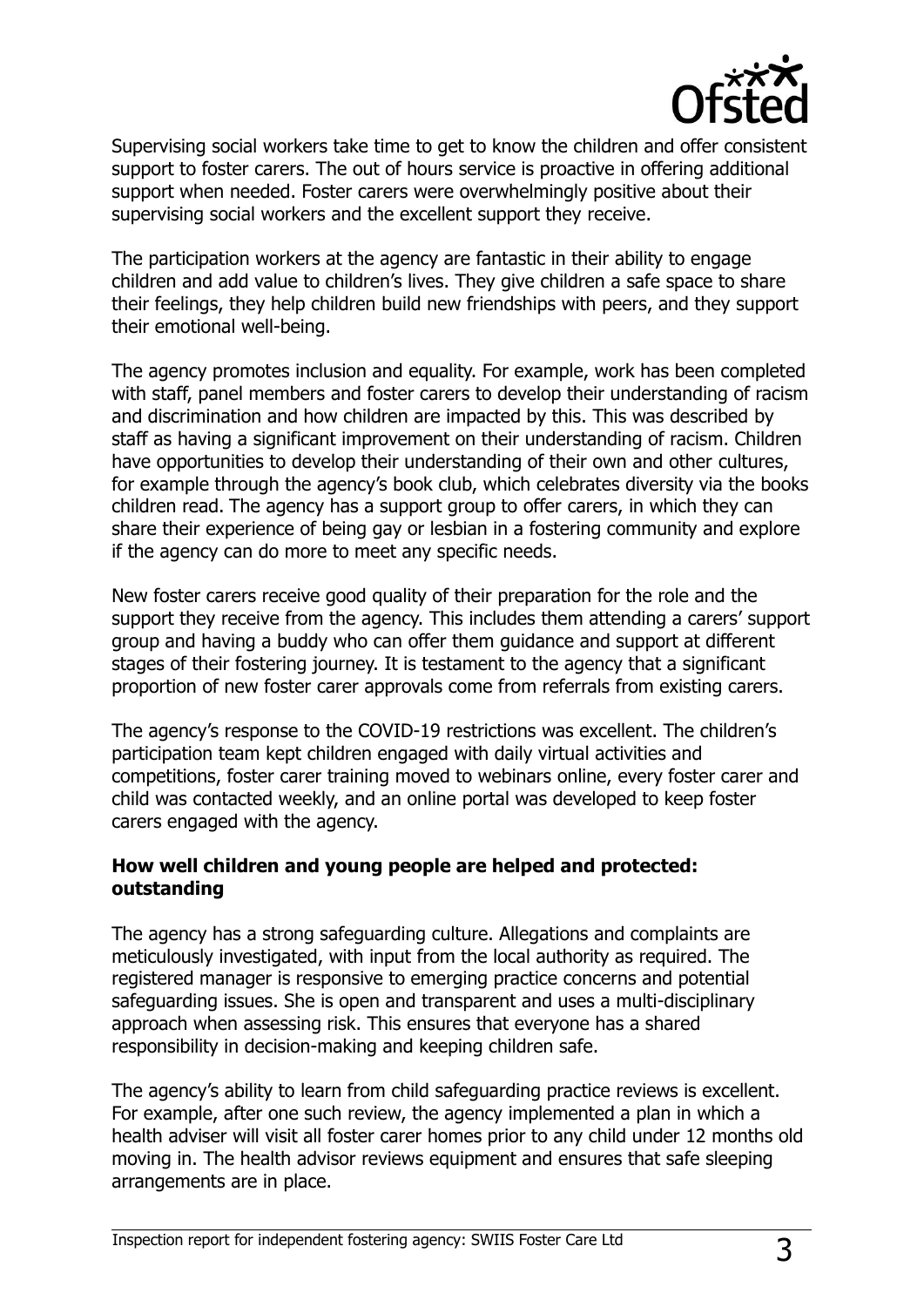

The use of restraint is very rare. When these do happen, the registered manager is very detailed in her exploration of why the restraint happened and undertakes a standards of care review and brings foster carers' reviews forward when appropriate to do so. This keeps children increasingly safe and creates an expectation of highquality safe care.

Incidents of children going missing from their foster homes is generally low. Foster carers know who to contact if a child goes missing. On their return they are welcomed back into the family home. The agency and foster carers try to understand the reason for the behaviour to reduce children going missing from home in the future.

Safer care plans and risk assessments highlight known and anticipated risks. Overall, these are reviewed and updated to reflect children's changing needs and circumstances. Foster carers are well equipped to manage self-harmful behaviour and are responsive to ensure that children are safe. Foster carers are given additional support and guidance to understand how to respond to and manage such risks from the agency's health adviser.

The recruitment and assessment processes for carers is effective and safe. Prospective and approved carers receive a range of training opportunities that prepare them for the fostering role. Applicants are invited to attend preapproval training at an early stage. Foster carers' participation in training is very high and has increased during the COVID -19 pandemic due to the agency's ability to adapt.

The agency disseminates learning from practice reviews to all staff through a safeguarding newsletter. This shared approach promotes the high expectations of safeguarding within the agency.

Staff recruitment and vetting practices are thorough, and all required checks are in place. This is to confirm that all staff are suitable to work with vulnerable children.

#### **The effectiveness of leaders and managers: outstanding**

The registered manager is nurturing, approachable and child focused. She strives for continuous improvements and is aware of the strengths and areas for development. Despite the challenges posed by the COVID-19 pandemic over the past year, morale is high. The members of the staff team are appropriately experienced to undertake the role, with several long-standing staff members.

Staff have huge pride in, and commitment to, working for the agency. One member of staff told the inspectors, 'It's the best job in the world; the agency has children at the heart of everything it does.' The inspectors receive consistent feedback from staff, about the high-quality and consistent support they get from the agency. The registered manager continually considers the welfare of her staff. This is recognised throughout the team.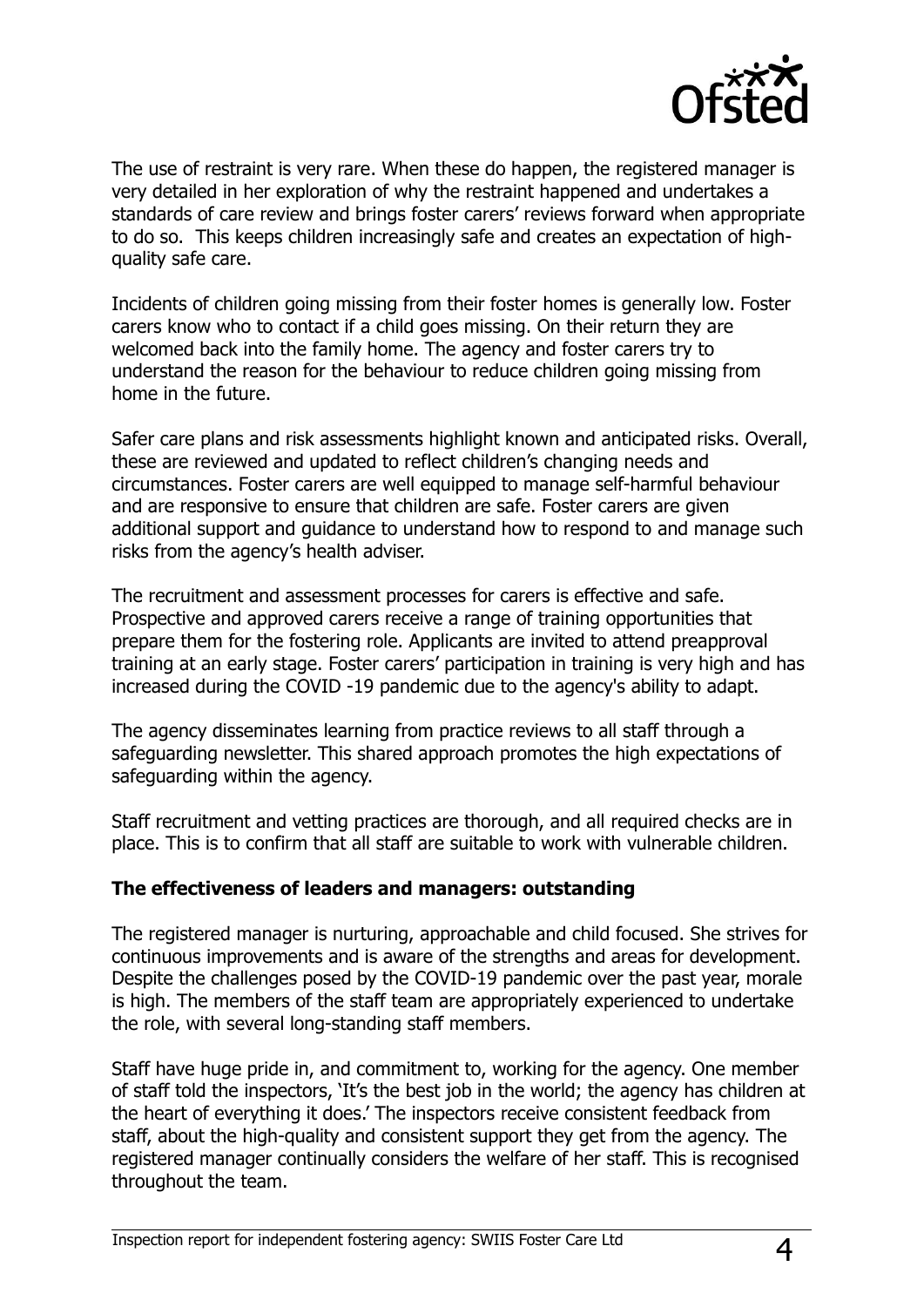

Staff can manage their workload effectively, due to the teamwork and solutionfocused practice. This allows them time to respond to emerging issues and dedicate their time to supporting foster carers and children.

Supervising social workers appropriately and persistently challenge the local authority to update care plans for children and to get the required documents, such as delegated authority and placement plans.

The fostering agency continues to develop strategies that help children to have a say in shaping the service. Children's views, wishes and feelings about the fostering agency are regularly shared. For example, children who are new to the fostering service receive a written letter from another child about their experiences.

The agency has an established panel with diverse membership, including a care experienced person. The panel has met virtually during the pandemic. There is a comprehensive induction programme for new panel members. Panel recruitment is safe, and the agency decision maker's decisions are comprehensive and well evidenced.

All panel members appraisals are up to date. However, the panel chair's appraisal did not consider feedback from the agency decision maker or panel members. This oversight has had no consequences for children.

Inspectors received excellent feedback from local authority social workers and an independent reviewing officer. They praised the communication and excellent recording from foster carers that are regularly shared with them and have informed decision-making. One social worker said she always looked to this agency to place children because she knows children receive a high standard of care.

The agency is working with a charity to develop their care experience panel members and recruit new ones. The registered manager is working with a university to exchange research and practice ideas to inform further development of the agency. This has helped increase the staff's knowledge base in domestic abuse and coercive control.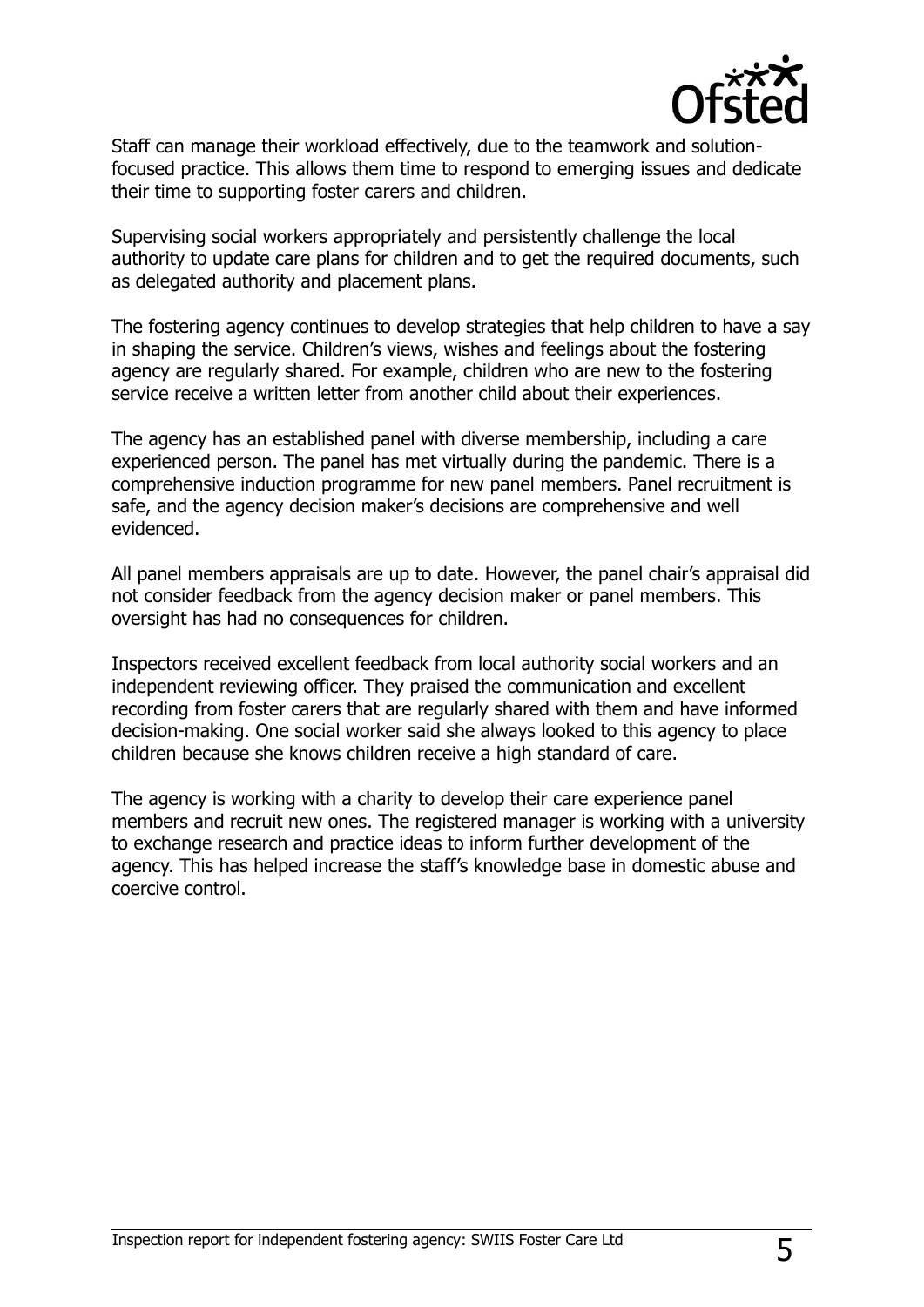

## **What does the independent fostering agency need to do to improve? Recommendations**

- The registered person should ensure that each panel member's performance, including that of the chair, should be reviewed annually against agreed performance objectives.
- The registered person should ensure that the service's decision maker reviews the performance of the panel chair, and for this purpose may attend a proportion of panel meetings but only as an observer. Views about the chair's performance should be sought from other panel members and from those who attend panel meetings, such as prospective foster carers and social workers who present reports to the panel. For all other panel members, the panel chair should conduct the performance review. (The Children Act 1989 Guidance and Regulations Volume 4: fostering services, paragraph 5.15)

## **Information about this inspection**

Inspectors have looked closely at the experiences and progress of children and young people using the 'Social care common inspection framework'. This inspection was carried out under the Care Standards Act 2000 to assess the effectiveness of the service, how it meets the core functions of the service as set out in legislation, and to consider how well it complies with the Fostering Services (England) Regulations 2011 and the national minimum standards.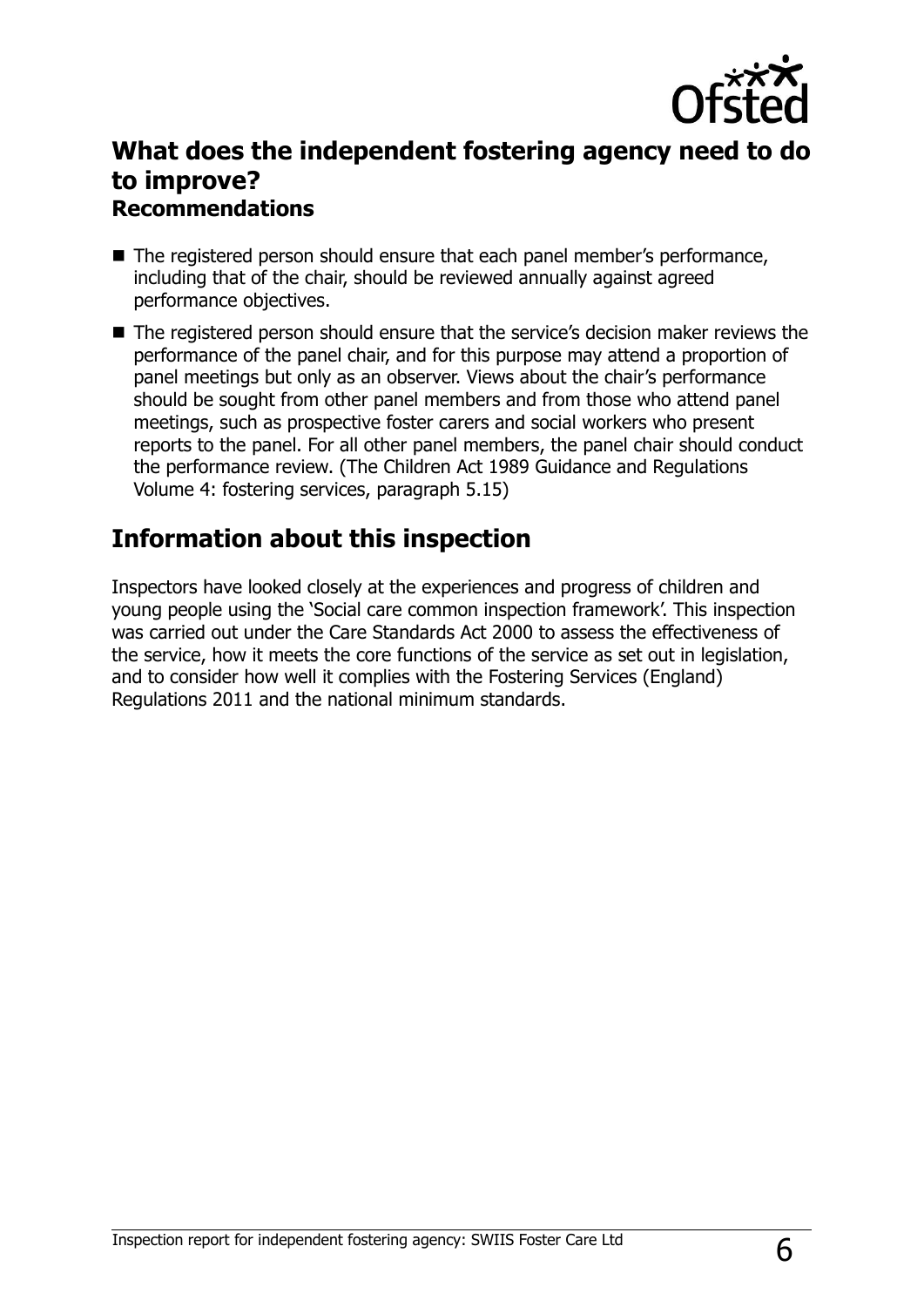

### **Independent fostering agency details**

**Unique reference number:** SC037164

**Registered provider:** SWIIS Foster Care Limited

**Registered provider address:** SWIIS Foster Care Limited, 4th Floor, Prince House, 43–51 Prince Street, Bristol BS1 4PS

**Responsible individual:** Keith Stopher

**Registered manager:** Laurie Long

**Telephone number:** 0121 452 7120

# **Inspectors**

Lisa O'Donovan, Social Care Inspector Anne Daly, Social Care Inspector